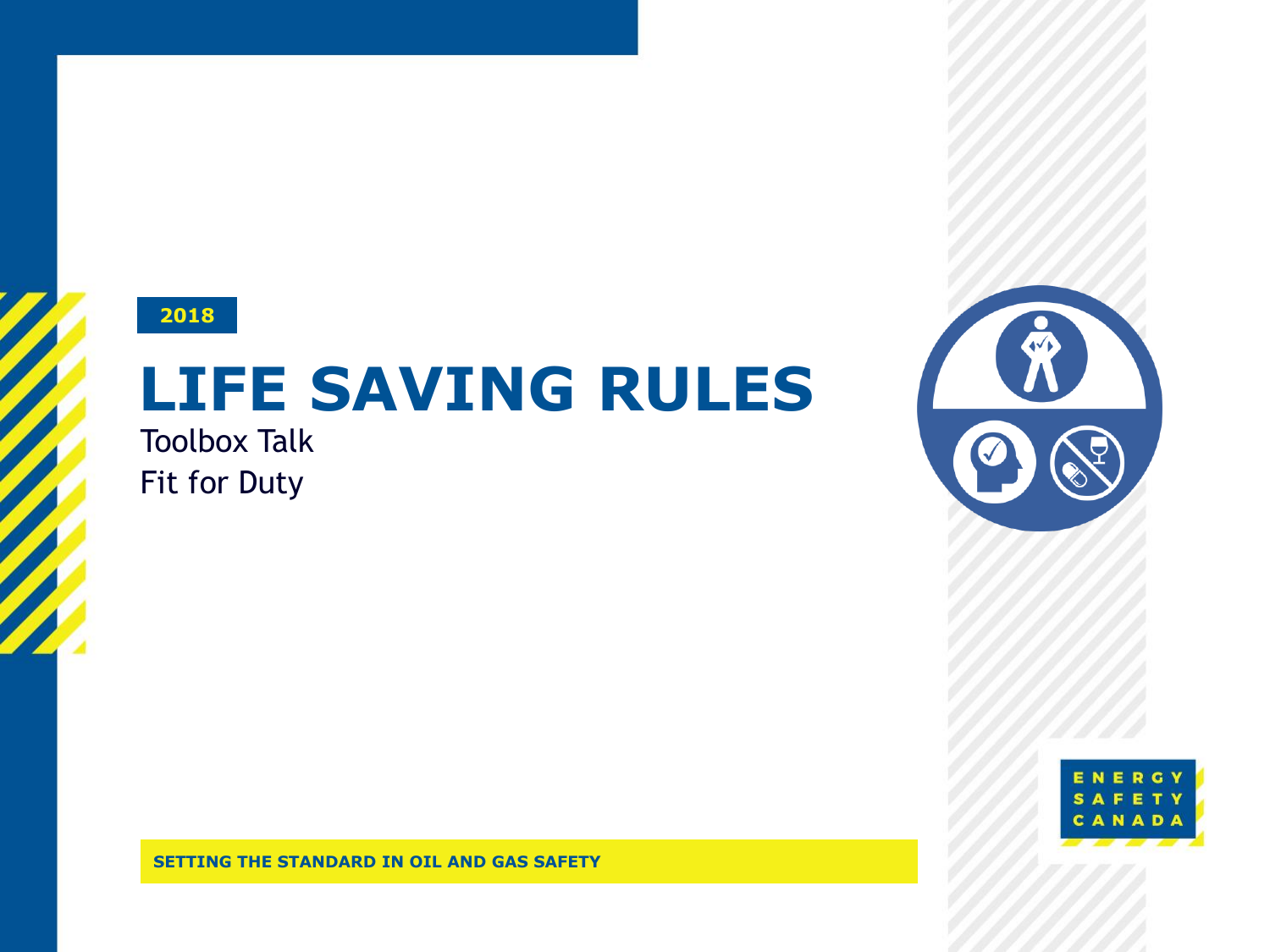#### **OUTLINE**

- 10 Life Saving Rules
- Description of Fit for Duty Rule
- Additional Guidance
- Roles & Responsibilities
- Example Violations
- Related Life Saving Rules
- Summary



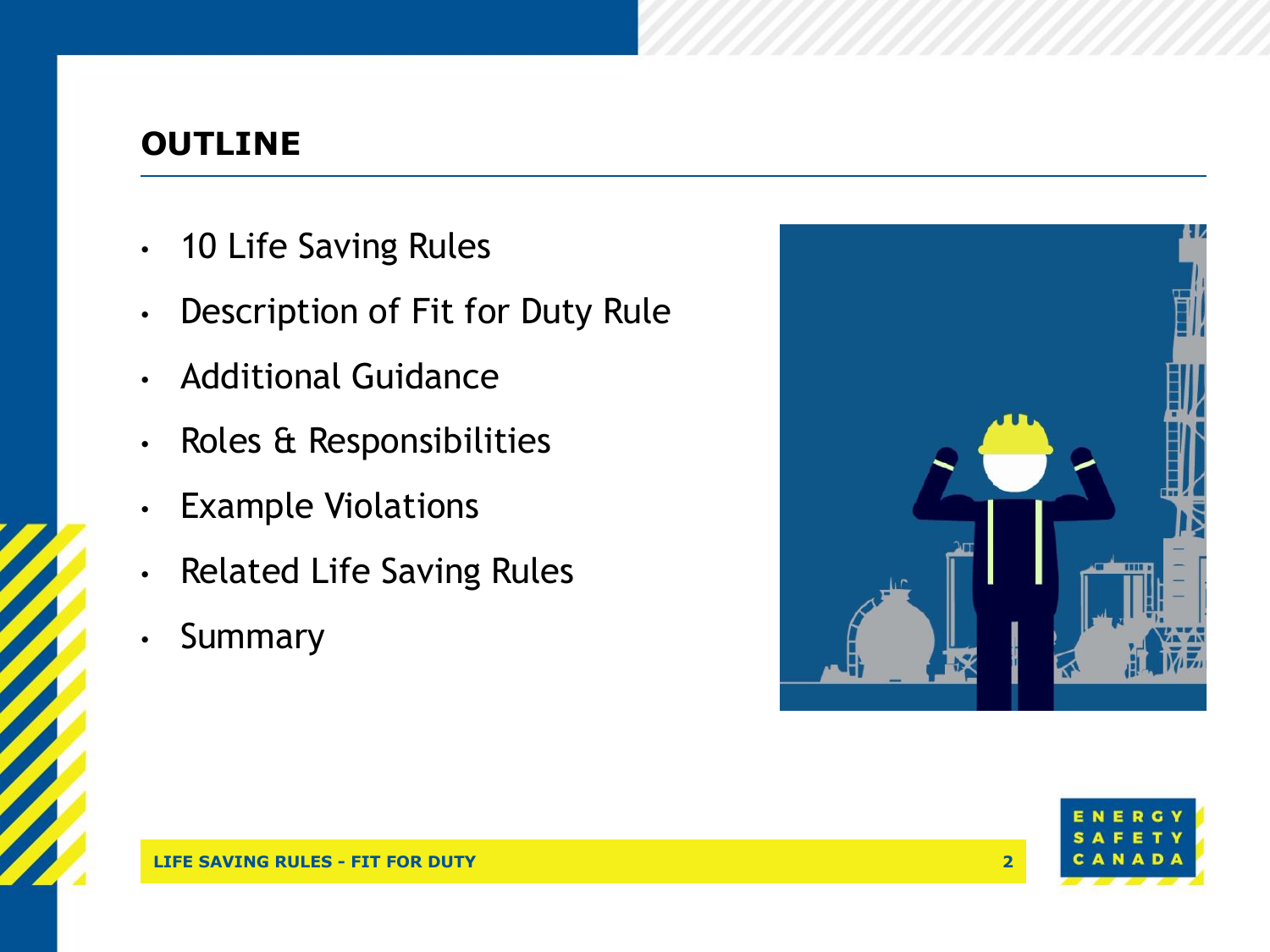#### **ENERGY SAFETY CANADA'S 10 LIFE SAVING RULES**

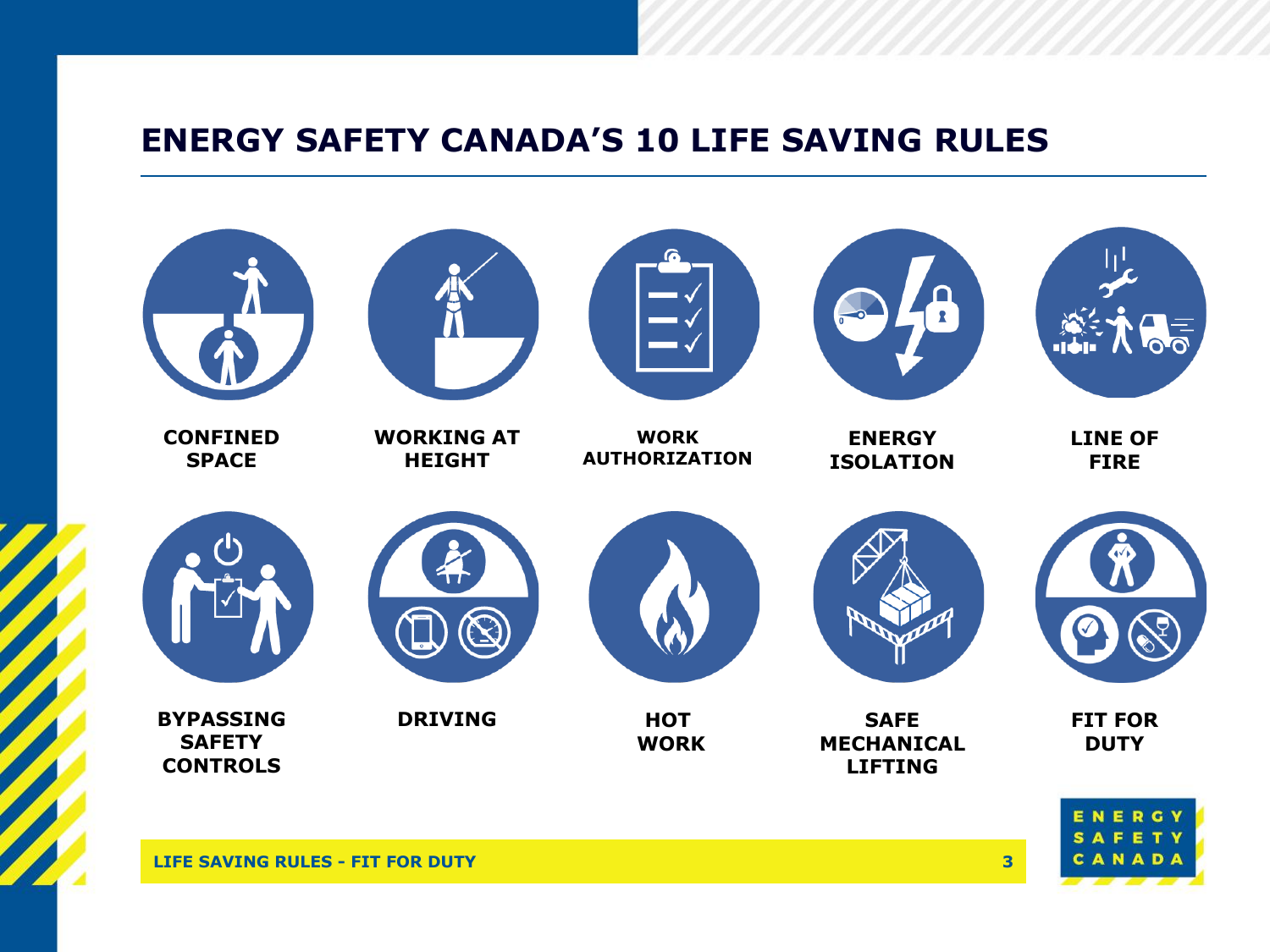## **FIT FOR DUTY RULE**

- Be in a state to perform work safely
	- I will be physically and mentally in a state to perform my assigned duties
	- I commit to not being under the influence of alcohol or drugs
	- I will inform a supervisor immediately if I or a co-worker may be unfit for work



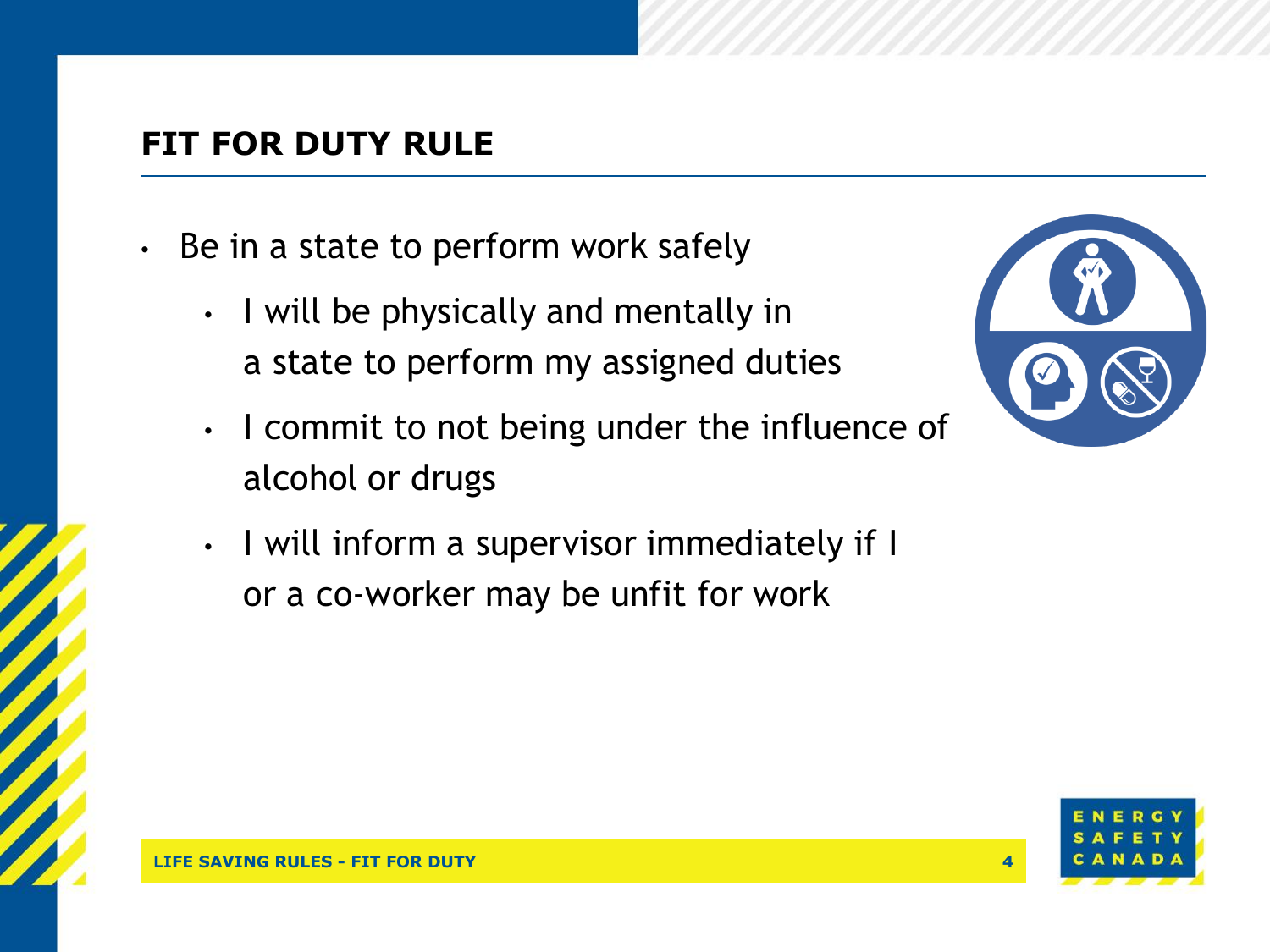# **ADDITIONAL GUIDANCE**

- Workers or supervisors in an appropriate **physical and mental state** to conduct their assigned duties are:
	- Physically capable of performing the duties (physical demands analysis)
	- Rested (not fatigued)
	- Mentally alert (mind on task)
	- Able to effectively communicate to their supervisor and co-workers
	- Not under the influence of drugs and alcohol

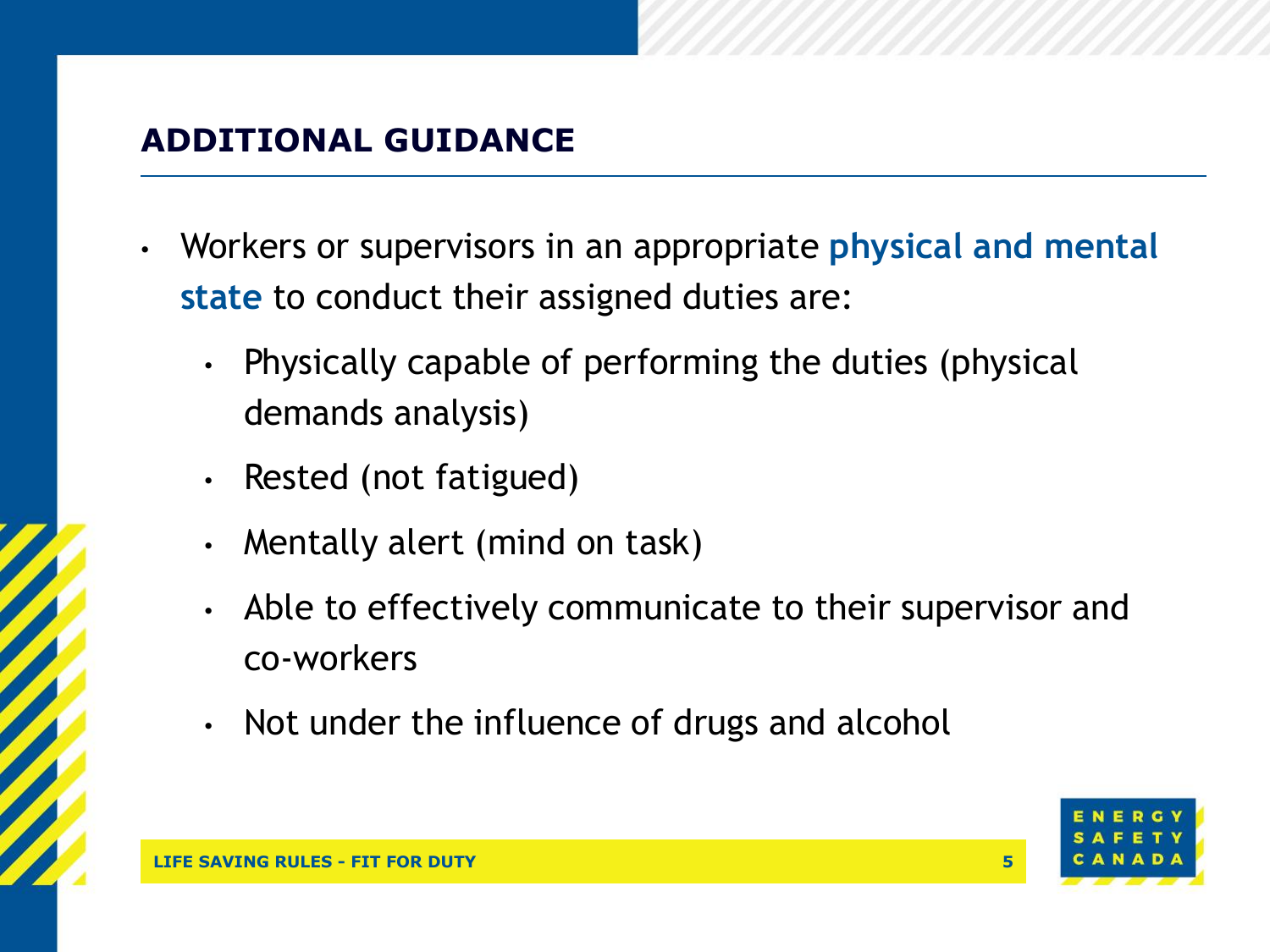#### **AS A SUPERVISOR**

- I ensure I know how to recognize the signs of a worker who is not fit for duty
- I ensure I investigate and take action if I have reason to believe a worker may be unfit for work
- I ensure workers are physically capable of completing the assigned duties and have the necessary communication skills
- I ensure workers under my supervision are not subject to harassment or violence, as that may impact their fitness for work
- I ensure harassment or violence incidents are investigated and corrective action is taken

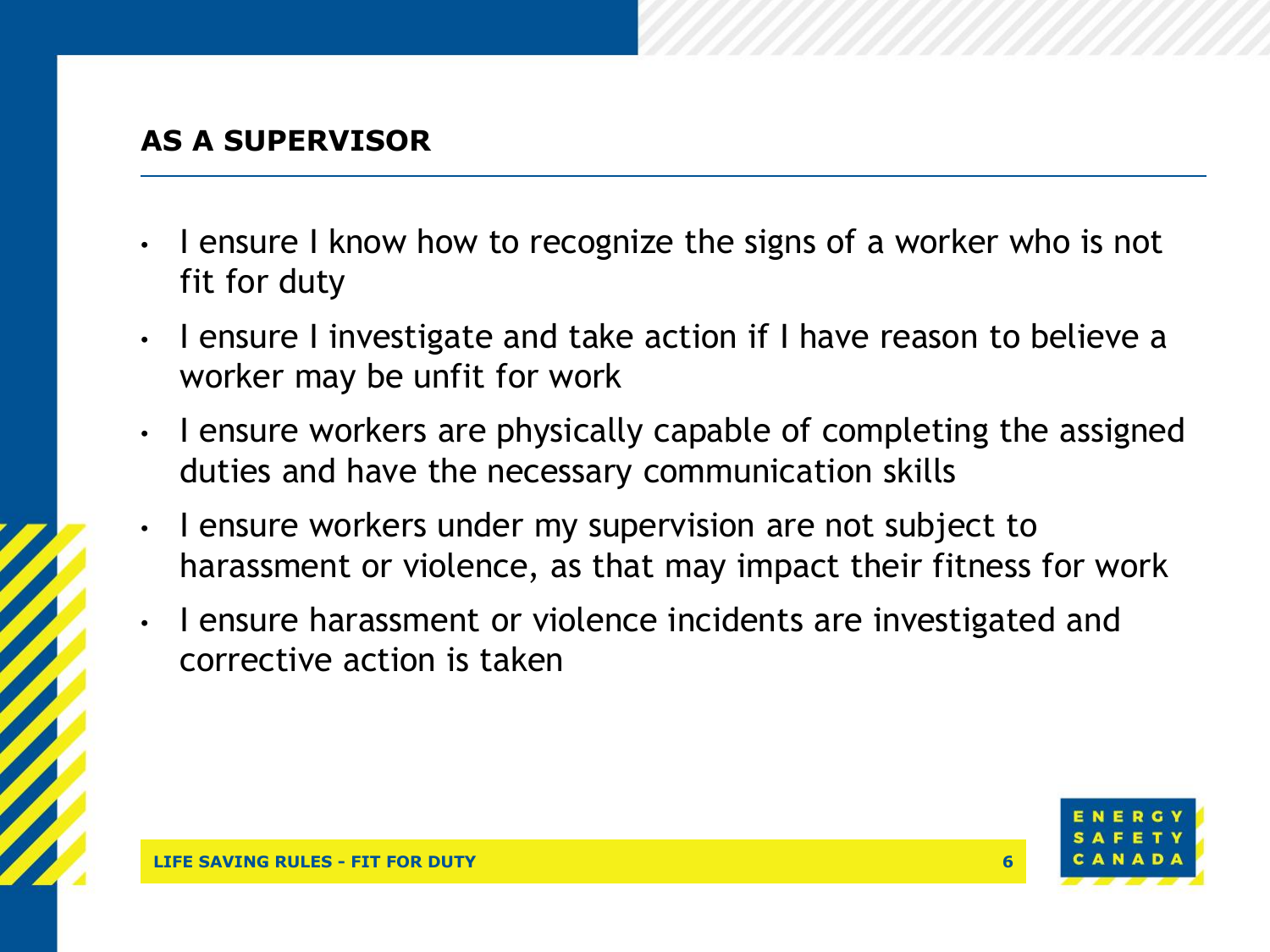# **AS A WORKER**

- I notify my employer of any medical condition that may influence my ability to perform work safely
- I notify my employer if I am using over-the-counter medications that may influence my ability to perform work safely
- I am not under the influence of legal or illegal drugs, alcohol, or substances that influence my ability to perform my assigned duties
- I do not participate in harassment or violence, and I notify my supervisor if I observe these unacceptable behaviours
- I ensure any physical or mental limitations are identified and communicated to my supervisor for effective management
- I notify my supervisor if I or another co-worker may be unfit for work

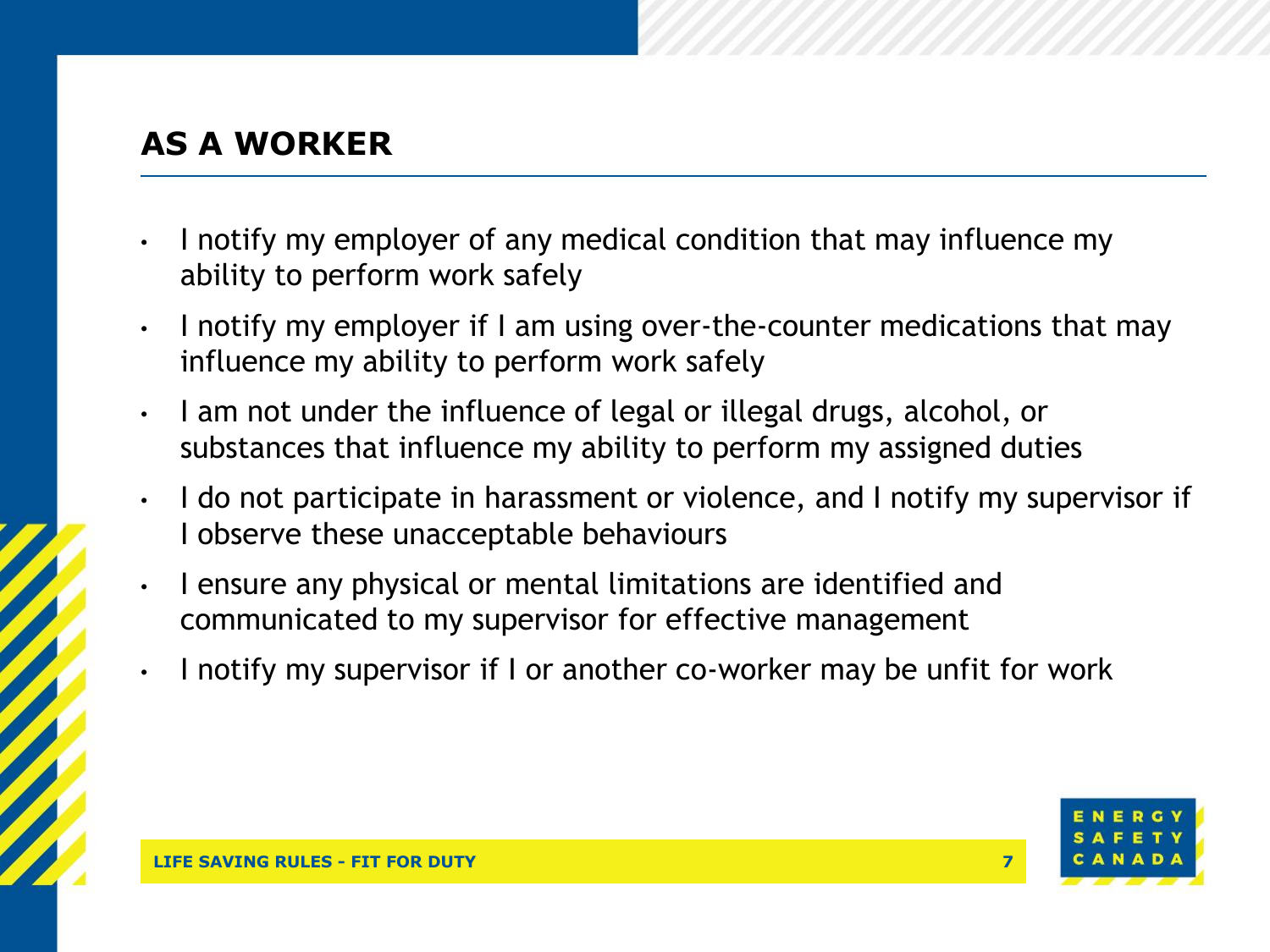## **EXAMPLE VIOLATIONS**

- A worker or supervisor participates in or knowingly condones workplace harassment
- A worker or supervisor fails a drug or alcohol test
- Using illegal drugs at site
- A worker or supervisor is taking prescription medication or over-the-counter medication that is likely to affect their performance and have not disclosed this to their employer
- An unfit worker is observed but not reported

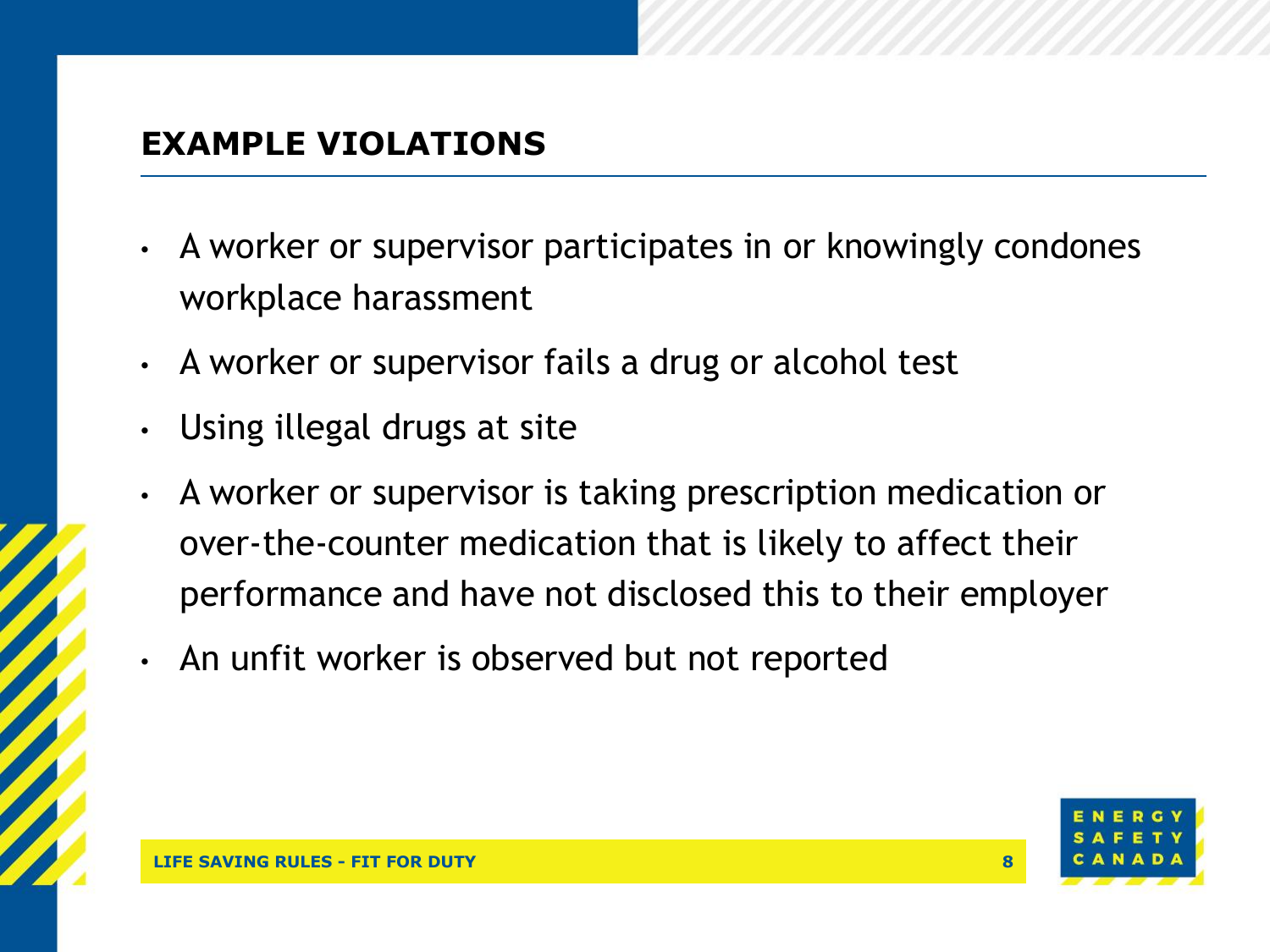#### **RELATED LIFE SAVING RULES**

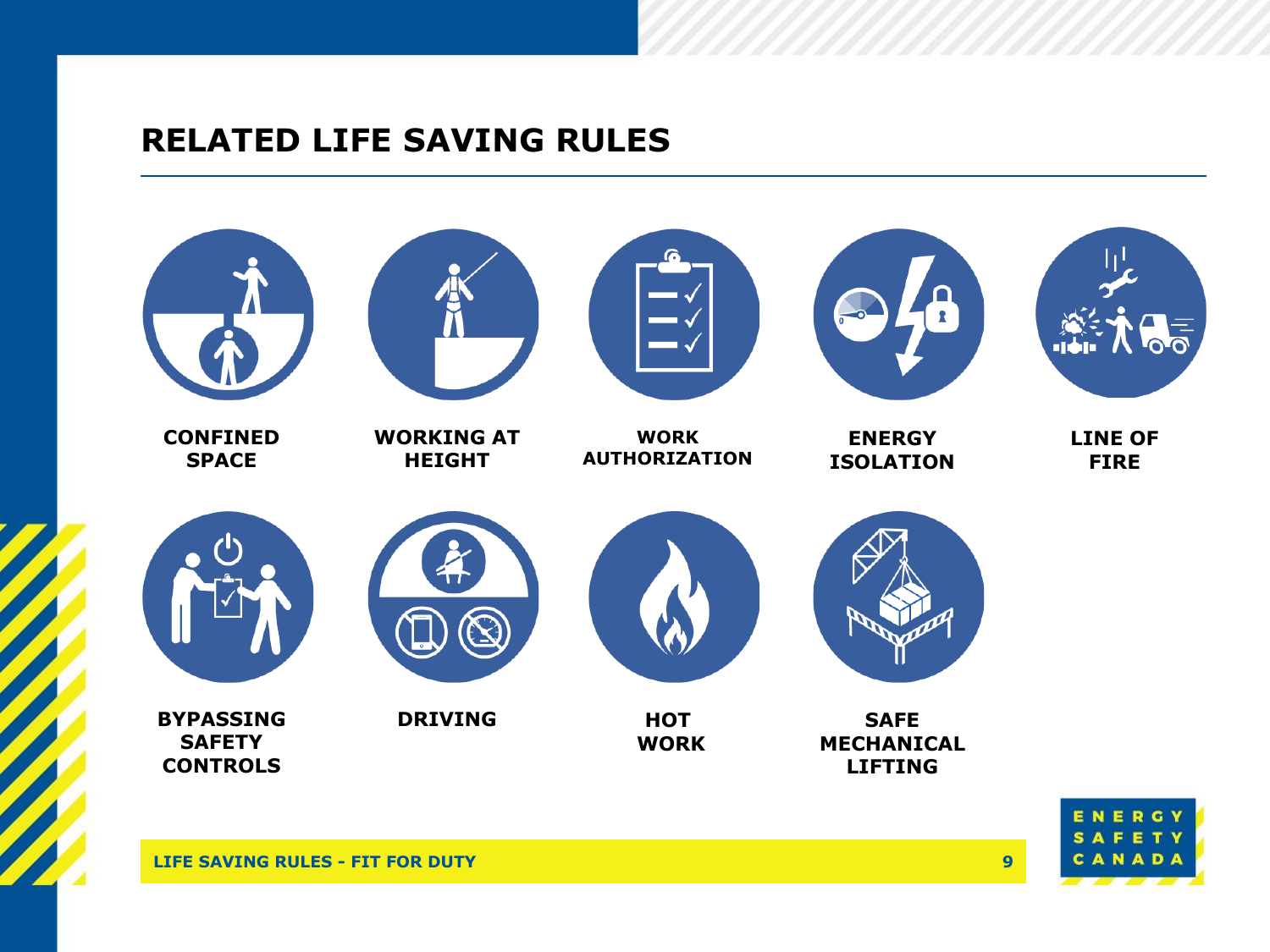#### **SUMMARY**

- Know your role and responsibilities in relation to the Fit for Duty rule
- Notify your supervisor immediately if you are unsure about how to comply with this rule in your work environment
- If you see a potential violation of the Fit for Duty rule,  $intervene - it$  could be the last chance to prevent a fatality
- Consistent application of the Life Saving Rules equates to saved lives
- These rules are essential to achieving industry's shared vision: zero injuries, zero incidents